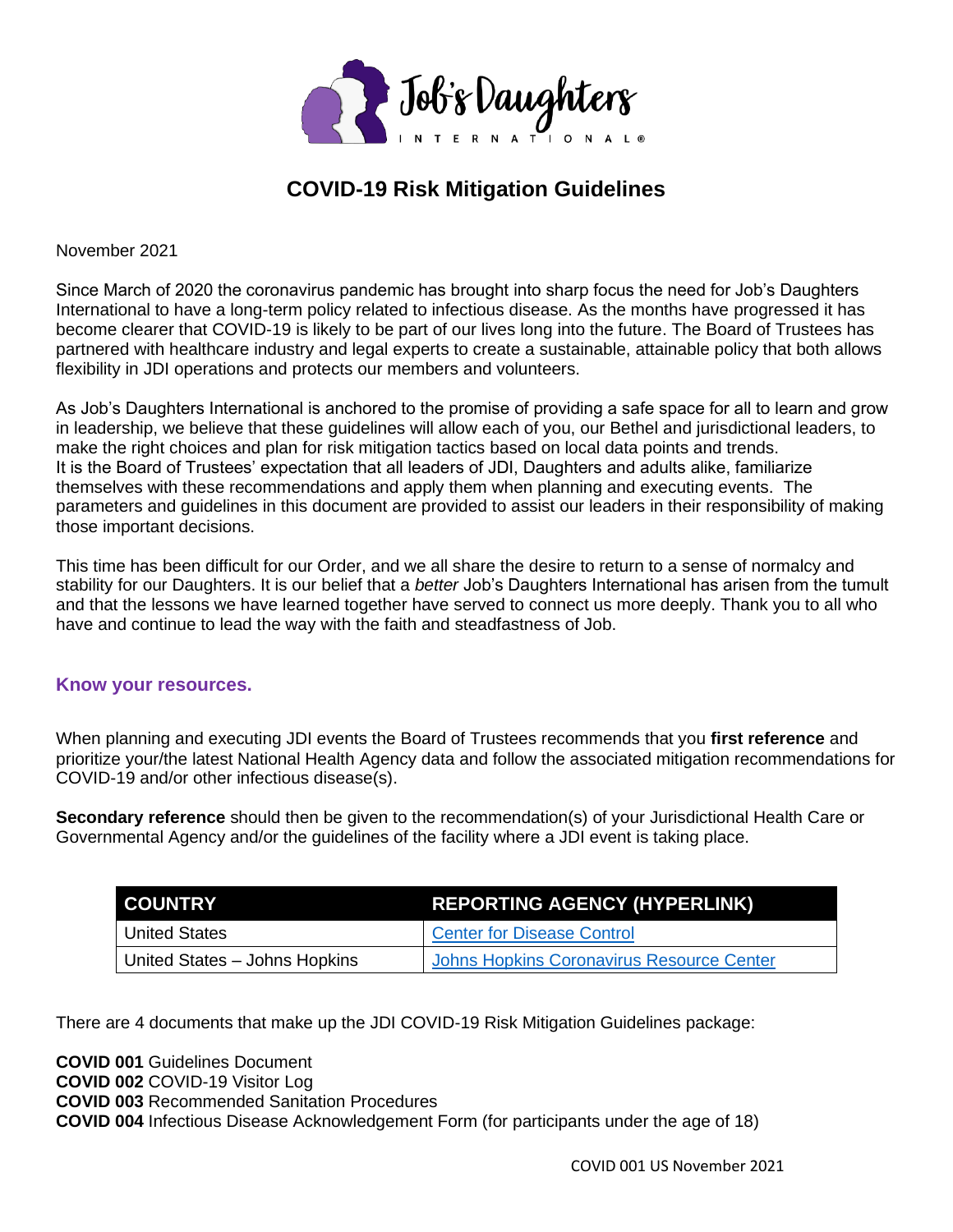# **Don't feel well? Stay home.**

We all share responsibility for ensuring Job's Daughters activities are inclusive and safe, including making the right choice when we aren't feeling well to stop the spread of infectious diseases, including COVID-19. Job's Daughters International encourages members and adult volunteers to prioritize their health and well-being and recommends referencing these guidelines to determine when it is appropriate for you to attend a Job's Daughters event.

| <b>RESPONSIBLITIES</b>                                                                                                                                                           |                             |                     |                                                                                 |  |  |  |
|----------------------------------------------------------------------------------------------------------------------------------------------------------------------------------|-----------------------------|---------------------|---------------------------------------------------------------------------------|--|--|--|
|                                                                                                                                                                                  | <b>Notify JDI</b><br>Leader | <b>Stay</b><br>Home | <b>Additional Steps</b>                                                         |  |  |  |
| If you have a fever of 100 degrees or higher                                                                                                                                     |                             |                     | Stay at home until 24 hours fever-free<br>without medication                    |  |  |  |
| If you have vomited or had diarrhea within 24 hours of<br>a JDI event                                                                                                            |                             |                     | Stay at home until you have been<br>symptom-free for 24 hours                   |  |  |  |
| If you have been exposed to or tested positive for<br>COVID-19, have been advised to quarantine due to<br>COVID-19 exposure, or you exhibit two (2) or more<br>COVID-19 symptoms |                             |                     | Stay at home for ten (10) days or until<br>you receive a negative COVID-19 test |  |  |  |
| If you have tested positive for an infectious disease<br>(strep throat, influenza, mononucleosis, etc.) or have<br>head lice or nits                                             |                             |                     | Stay at home until you are symptom-<br>free                                     |  |  |  |

## **Make data-driven decisions.**

Use the following data points/range and COVID-19 Guidelines (grid shown below) to determine the appropriate COVID-19 risk mitigation tactics to plan and execute events:

| <b>DESCRIPTION</b>                             | <b>DEFINITION</b>                                                       | <b>DATA POINT/RANGE</b>                       |
|------------------------------------------------|-------------------------------------------------------------------------|-----------------------------------------------|
| 'Stable' positive test rate environment        | Declining or steady/static 30-day<br>average test positivity rate (%)   | 5% to 7.9% 30-day avg positivity rate         |
| 'Increasing' positive test rate<br>environment | Increasing or worsening 30-day rate<br>average test positivity rate (%) | Greater than 8% 30-day avg<br>positivity rate |

## **Stay vigilant.**

When your jurisdiction attains a sustained [30-day average test positivity rate of](https://covid.cdc.gov/covid-data-tracker/#cases_positivity7day) **[less than](https://covid.cdc.gov/covid-data-tracker/#cases_positivity7day)** [5%](https://covid.cdc.gov/covid-data-tracker/#cases_positivity7day) COVID-19 Guidelines need no longer apply.

If COVID-19 test positivity rate increases to 5% or greater COVID-19 Guidelines should be immediately reinstated.







Safest environment  $\|\mathcal{I} \in \mathbb{R}$  Less Safe environment  $\|\mathcal{I} \in \mathbb{R}$  Least Safe environment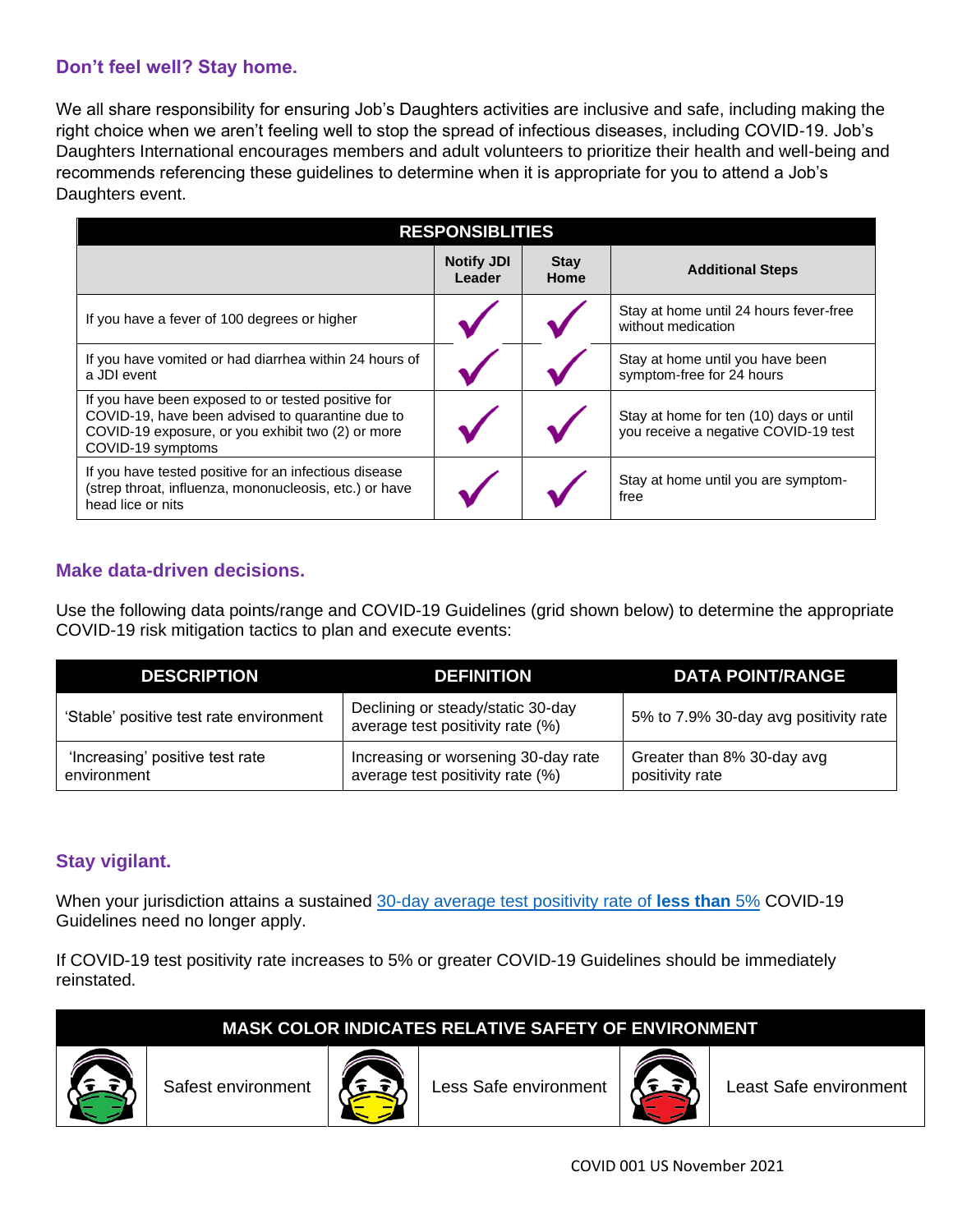#### **Reference JDI COVID-19 Guidelines.**

Guidelines apply to all members/prospective members, Jobie to Bees, adult attendees, and volunteers. Risk mitigation approach should be determined at the local (Bethel) level for Bethel functions, while jurisdictional leadership should determine jurisdictional events. A one-time submission of Infectious Disease Acknowledgement Form (COVID 004) recommended for all minor participants.

| <b>INDOOR</b>                                                                                       |                                                                                               |                   |                     |                                                                                                                                                                                                                                 |                                                                                                                                                |                     |  |  |  |
|-----------------------------------------------------------------------------------------------------|-----------------------------------------------------------------------------------------------|-------------------|---------------------|---------------------------------------------------------------------------------------------------------------------------------------------------------------------------------------------------------------------------------|------------------------------------------------------------------------------------------------------------------------------------------------|---------------------|--|--|--|
| Who                                                                                                 | <b>Examples</b>                                                                               | Vaccinated        | <b>Unvaccinated</b> | <b>Stable</b><br>(5% to 7.9% 30-day avg positivity rate)                                                                                                                                                                        | Increasing<br>(>8% 30-day avg positivity rate)                                                                                                 |                     |  |  |  |
| Members and regular<br>adult attendees of a<br>single Bethel                                        | <b>Closed Bethel</b><br>Meetings                                                              |                   |                     | • Masks recommended (all)<br>• Practice social distancing<br>• Wash hands frequently                                                                                                                                            | • Masks recommended (all)<br>• Practice social distancing<br>Wash hands frequently<br>$\bullet$<br>• Sanitation procedures                     | Safest              |  |  |  |
| Above + Prospective<br>Members, Jobie to<br>Bees, cross-Bethel,<br>invited JDI or<br>general public | Installations, OVs,<br>Friends Days, GB<br>Meetings, Pageants,<br>pancake breakfasts,<br>etc. |                   |                     | • Masks recommended (all)<br>• Practice social distancing<br>• Wash hands frequently<br>• Sanitation procedures<br>· Visitors log (for exposure<br>notification purposes)                                                       | • Recommend event<br>postponement or virtual event                                                                                             | Less<br><b>Safe</b> |  |  |  |
| Any variation above +<br>cross-jurisdictional<br>and/or overnight                                   | Multi-jurisdictional<br>HIKE, Multi-State,<br><b>GB</b> Exemplification,<br>sleepovers, etc.  |                   |                     | • Masks recommended (all)<br>• Practice social distancing<br>• Wash hands frequently<br>· Sanitation procedures<br>· Visitors log (for exposure<br>notification purposes)                                                       | • Recommend event<br>postponement or virtual event                                                                                             | .east               |  |  |  |
| Any variation above +<br>attendance at<br>outside/non-JDI<br>organized event                        | DeMolay dance,<br>Masonic function,<br>movie theater, etc.                                    |                   |                     | • Follow recommended JDI<br>COVID-19 guidelines above<br>• Adhere to rules defined by<br>event organizer                                                                                                                        | • Follow recommended JDI<br>COVID-19 guidelines above<br>• Adhere to rules defined by<br>event organizer                                       | Safe                |  |  |  |
|                                                                                                     |                                                                                               |                   | <b>OUTDOOR</b>      |                                                                                                                                                                                                                                 |                                                                                                                                                |                     |  |  |  |
| Who                                                                                                 | <b>Examples</b>                                                                               | <b>Vaccinated</b> | <b>Unvaccinated</b> | <b>Stable</b><br>(5% to 7.9% 30-day avg positivity rate)                                                                                                                                                                        | Increasing<br>(>8% 30-day avg positivity rate)                                                                                                 |                     |  |  |  |
| Members and regular<br>adult attendees of a<br>single Bethel                                        | <b>Private Bethel</b><br>picnics, meetings<br>held outside, etc.                              |                   |                     | • Practice good judgement<br>(Social distance or wear a<br>mask if social distancing is<br>not possible, wear a mask if<br>serving food, etc.)                                                                                  | • Practice good judgement<br>(Social distance or wear a<br>mask if social distancing is not<br>possible, wear a mask if<br>serving food, etc.) | <b>Safest</b>       |  |  |  |
| Above + Prospective<br>Members, Jobie to<br>Bees, cross-Bethel,<br>invited JDI or<br>general public | Parade, sporting<br>event, orchard,<br>amusement park,<br>beach, ice skating,<br>etc.         |                   |                     | • Practice good judgement<br>(Social distance or wear a<br>mask if social distancing is<br>not possible, wear a mask if<br>serving food, etc.)                                                                                  | • Recommend event<br>postponement                                                                                                              | Less<br><b>Safe</b> |  |  |  |
| Any variation above +<br>cross-jurisdictional<br>and/or overnight                                   | Multi-jurisdictional<br>campout, HIKE<br>events, etc.                                         |                   |                     | • Practice good judgement<br>(Social distance or wear a<br>mask if social distancing is<br>not possible, wear a mask if<br>serving food, etc.)<br>• Guidelines of jurisdiction with<br>highest test positivity rate<br>prevail. | • Recommend event<br>postponement                                                                                                              | Least Safe          |  |  |  |
| Any variation above +<br>attendance at<br>outside/non-JDI<br>organized event                        | Masonic picnic,<br>Youth Day at<br>amusement parks,<br>etc.                                   |                   |                     | • Follow recommended JDI<br>COVID-19 guidelines above<br>• Adhere to rules defined by<br>event organizer                                                                                                                        | • Follow recommended JDI<br>COVID-19 guidelines above<br>• Adhere to rules defined by<br>event organizer                                       |                     |  |  |  |